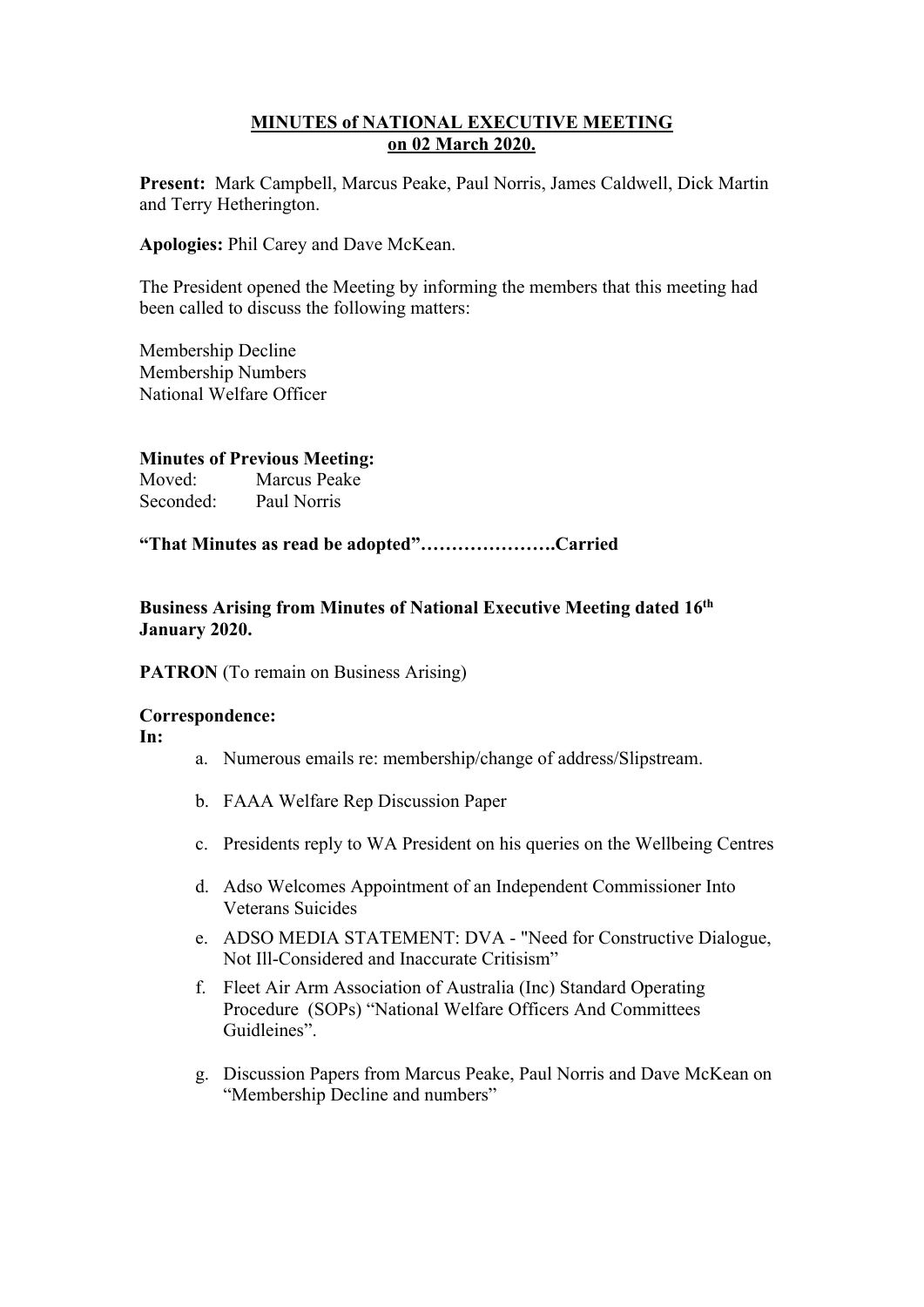## **Out:**

- h. Numerous emails re: membership/change of address/Slipstream
- i. Cards of Condolence to departed members families.
- j. Presidents reply to WA President on his queries on the Wellbeing Centres

*Note As this Meeting was called to discuss three major items verbal reports from Office Bearers will be acceptable* 

## **Reports**

## **President's Report:**

The President informed the committee that in the absence of Vice President Phil Carey the discussion on the National Welfare Officer will have to be deferred to the next meeting. (Phil has been responsible for relating all the discussions on the Welfare Officer**).**

## **Treasurer's Report:**

The Treasurer's Report is attached at the end of these minutes Moved; D Martin Seconded: P Norris "That treasurer's Report be received"…………..Carried

### **Secretary's Report:**

The Secretary gave a verbal report to the meeting informing them that the changeover of Secretaries should be completed by the end of March.

Moved: M Peake Seconded: P Norris "That Secretary's Report be received"…………..Carried

### **Webmaster's Report**

The Webmasters report is attached at the end of these Minutes.

Moved: D Martin Seconded: P Norris "That the Webmaster's Report be received"…………..Carried

### **Database Manager's Report**

The Database Manager's Report is attached at the end of these Minutes.

Moved: D Martin Seconded: J Caldwell "That the Database Manager's Report be received"…………..Carrie

### **General Business:**

Membership Numbers in the Association/Membership Decline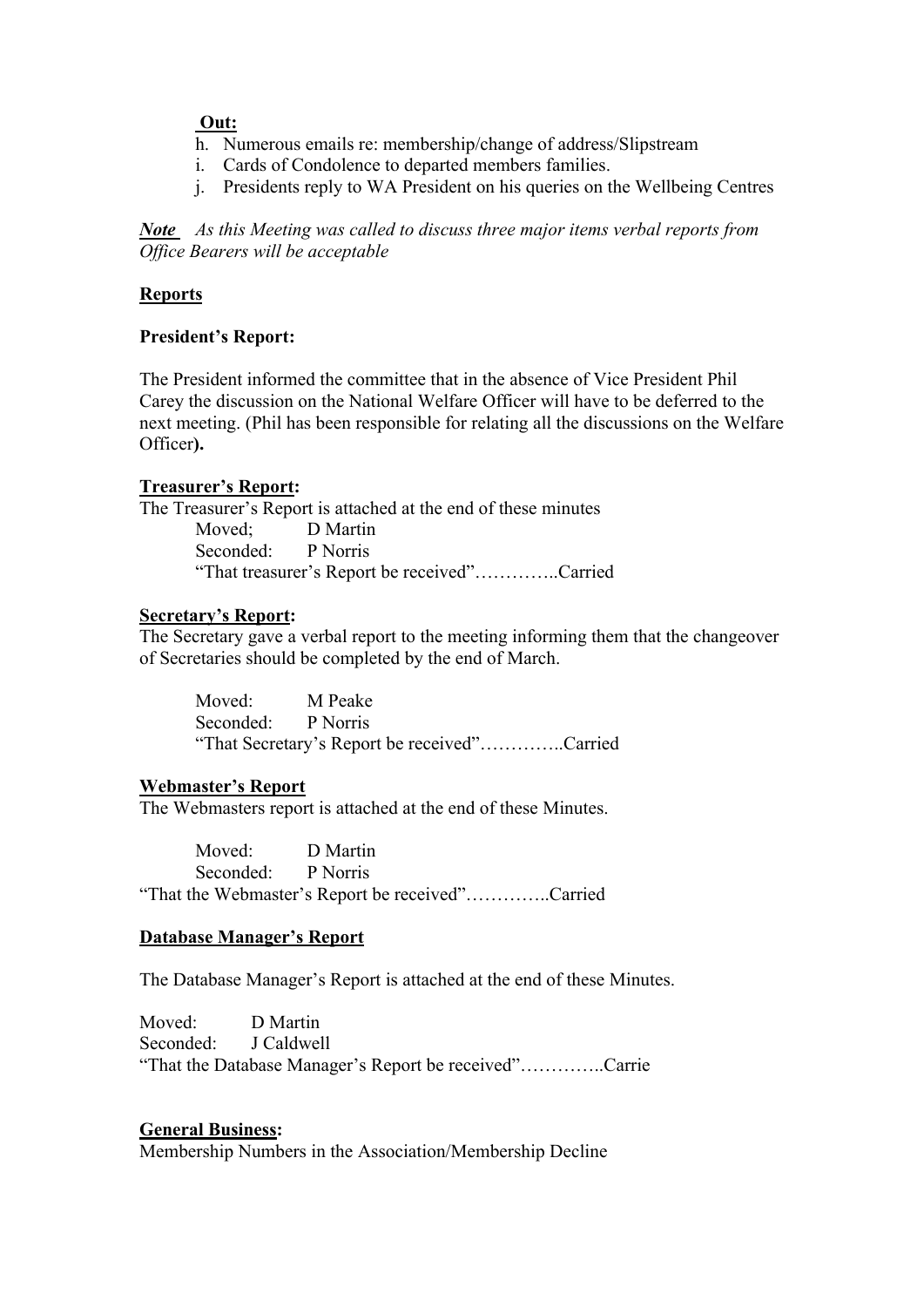Three discussion Papers had been received from the following Committee members Marcus Peake, Paul Norris and Dave McKean. This resulted in a lengthy discussion as follows:

Marcus Peake tabled a discussion paper on membership numbers and addressed the main points of the paper. He said that over the last three years our numbers had declined by about 13%, which itself was of concern, but has more recently been exacerbated by a collapse in the number of new people joining the Association – applications down by over 70% in the last 12 months. This downturn, together with our inability to retain sufficient existing members, has put us on a trajectory that will see the demise of the Association in the medium term unless we can reverse it.

He reminded the Executive of the various recruiting initiatives that had been tried, including a single advert in Navy News (that hadn't resulted in any marked result); various schemes to offer free membership to groups such as technical and aircrew graduates (which had resulted in nil net long term gain); and various sponsorships or prizes to individuals with a similar outcome. Past appeals to COMFAA had helped on one occasion, when CDRE Di Pietro had made a particular effort on our behalf, but not in more recent years.

He continued to say that concern over our diminishing numbers has been raised at several past Federal Council Meetings, but no tangible action had resulted. He suggested that, notwithstanding this is an Association-wide issue, strong leadership is required from the National Executive if there is to be any chance of successfully reversing the downward trend.

Marcus then went on to discuss the two issues of Recruiting and Retention, which are central to our current membership decline.

#### **Recruiting**

As noted above, our ability to recruit new members has slumped over the last year, for no discernible reason. Recruiting is a vital part of healthy membership figures, however, and must be revitalised.

From experience we know the most effective recruiting strategy by far is by word of mouth: that is, individual members convincing their mates to join the Association. If just 10% of our members recruited just one person each this year, the downward trend would reverse; if every member persuaded one person to join, our numbers would double.

Marcus suggested one-to-one recruiting effort should be the major focus of our strategy. This will require each Division to engage and motivate their members in the achievement, to the full extent possible.

He went on to say that we also know the period of time between a member applying and receiving a reply (to advise cost etc) is critical, as this represents a 'cooling off' period we need to avoid. An immediate response to applicants is desirable. A day is acceptable. Any longer and there is an increasing chance the applicant won't follow up with a payment. (The ratio between the number of applicants and the number who subsequently pay and become members is known as the 'conversion rate').

The great majority of applications comes through the website and the webmaster is tied to conventions as to how he deals with them, as follows:

| <b>Applicants for</b> | <b>Webmaster Action</b> |
|-----------------------|-------------------------|
| NSW Division          |                         |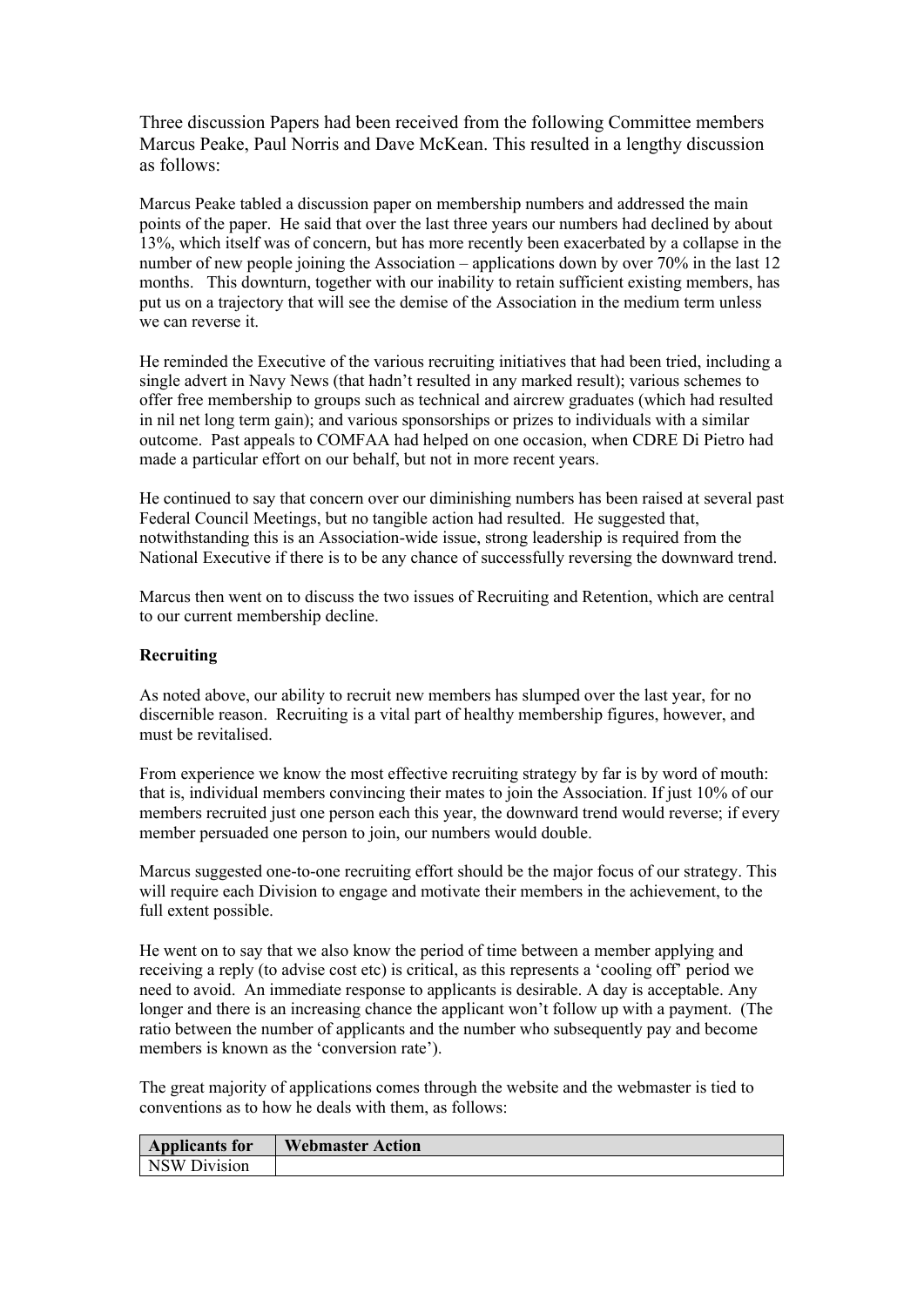| <b>ACT Division</b> | Webmaster has been approved by the Division to respond to the                                                              |  |  |
|---------------------|----------------------------------------------------------------------------------------------------------------------------|--|--|
|                     | applicant directly, within 24 hours, advising of cost and payment                                                          |  |  |
|                     | details. Payment made to respective Division directly.                                                                     |  |  |
| <b>QLD</b> Division | Due to past difficulties, the National Body processes QLD applicants.                                                      |  |  |
|                     | The webmaster responds to the applicant within 24 hours. Payment is                                                        |  |  |
|                     | processed into the National account. Once complete, the member and                                                         |  |  |
|                     | the appropriate subscription is transferred to QLD Div. This is labour                                                     |  |  |
|                     | intensive for the National Treasurer, but dramatically has dramatically                                                    |  |  |
|                     | improved QLD 'conversion' rates.                                                                                           |  |  |
| SA Division         | Webmaster forwards the application to SA Division. He has had                                                              |  |  |
|                     | difficulty in the past in getting acknowledgement/response during the                                                      |  |  |
|                     | process.                                                                                                                   |  |  |
| <b>WA Division</b>  |                                                                                                                            |  |  |
| <b>VIC Division</b> | Webmaster forwards the application to the relevant Division, who are<br>very efficient at following up with the applicant. |  |  |
| <b>TAS Division</b> |                                                                                                                            |  |  |

Marcus suggested that each Division be invited to review its process to see if it wished to use the NSW/ACT model, as this saves time and, for those Divisions with a slower administrative process, can improve the 'conversion' rate. Every applicant is precious.

Recruiting Members who are leaving the ADF

Recruiting new members from those who are about to leave the ADF was also discussed at length. The ADF has established a new Joint Transition Authority (JTA) under the direction of Captain Mark McConnell, and ways of tapping into that were debated. We know that to do so we must make it easy for JTA to assist us, and for potential members to join, and various ways of doing this were considered.

#### Decision

The following actions were agreed in regard to Recruiting:

- The National Executive will promulgate a recruiting strategy for the consideration of Divisions;
- Word of Mouth (one-to-one) recruiting should be a major focus for all FAAA members, encouraged by their respective Divisions.
- Notwithstanding one-to-one is regarded as the most effective strategy, all other strategies to recruit members should be aggressively pursued by each Division. This might include advertising, targeting groups who may be eligible, phone-arounds and so on.
- Print media will be produced by the National Executive (posters and business cards) to assist Divisions.
- Divisions will be asked to review the process they use when an electronic application is received though the website.
- Divisions will be asked to report on their efforts in their regular quarterly reports to Slipstream;
- Marcus Peake will investigate the price of commercial advertising (eg four editions of Navy News), to see if it is a cost-effective way of getting our message out.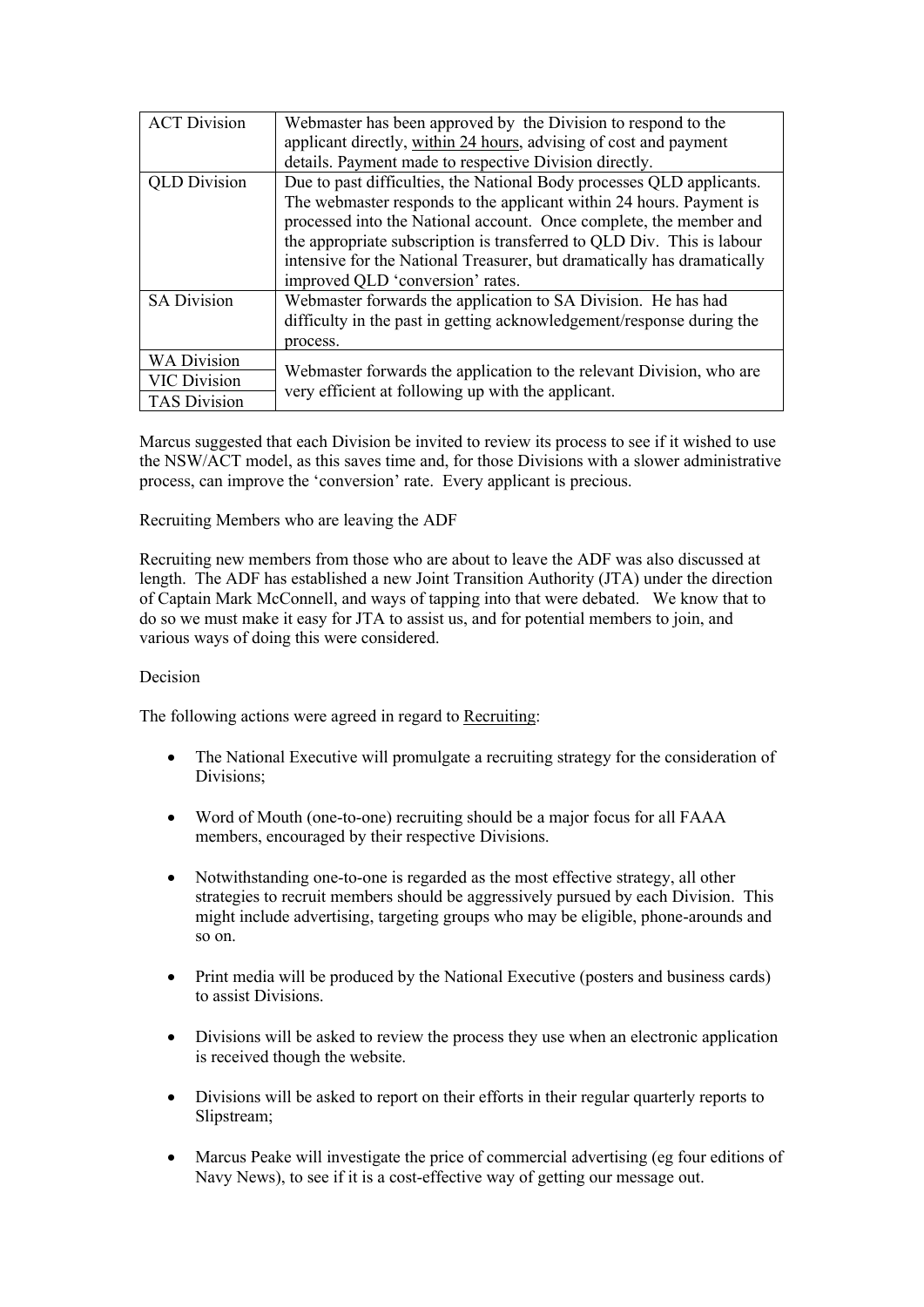- Marcus Peake will run 'Join the FAAAA' pages in FlyBy and on the website.
- Paul Shiels will be asked to run similar page(s) in Slipstream, commencing with the June edition.
- A Flyer will be printed and inserted in the March Slipstream (and possibly later editions).
- Marcus Peake will look at the on-line application form to make it quicker and easier for applicants to fill out, without compromising the information we really need.
- Mark Campbell will contact Captain Mark McConnell to ask if the FAAAA can be given visibility in the ADF Transition process. This would probably be by means of a 'pack' that are given to leaving FAA personnel, extolling the virtues of the Association as a means of 'staying in the family' even though they are leaving the ADF. The JTA pack would have a simplified 'one stop shop' process. This would be through Marcus Peake (who currently handles 99% of existing applications anyway).
- CO Albatross be approached to allow FAAAA notices to be placed on Squadron notice boards.
- Mark Campbell will continue engagement with COMFAA and his Chief of Staff, to promote the Association amongst serving members.
- Mark Campbell will write to all Divisions regarding Joining Fees. Currently some charge this fee and some do not. Any expense that can be reduced for potential applicants is a good one.

#### **Retention**

Aside from members who cross the bar, about 30-40 members per annum fail to renew their memberships. Very few of them formally resign: most simply don't pay their subscription, either because they feel the Association no longer provides what they expect, or because they are unaware (or forget) that their subscriptions have expired.

When a member does not renew his membership, there is an inconsistent effort across different Divisions to encourage them to do so. Some are very good at timely and ongoing reminders, whilst others are not so. The webmaster cited several examples of people in an East Coast Division who, during discussions about other matters, were surprised to be told their subscriptions had elapsed some months earlier.

It is important that members are given clear and timely advice when their subscription is due. Some Divisions are very good at this – others, not so much. The National Executive noted that the process of renewal reminders also varies. One Division uses sporadic emails to those that have them, and a patchy phone around to those that don't. Others use newsletters, and for some there appears to be little concerted effort.

The Executive accepts that management of members is generally a matter for each Division, and where this is done efficiently and effectively it has no desire to intervene. Where there are apparent inefficiencies however, there may be opportunities to improve. This might be, for example, by standardising a renewal/reminder process (e.g. NSW uses the December 'Slipstream' mailing to include a reminder slip…perhaps other Divisions might do the same?)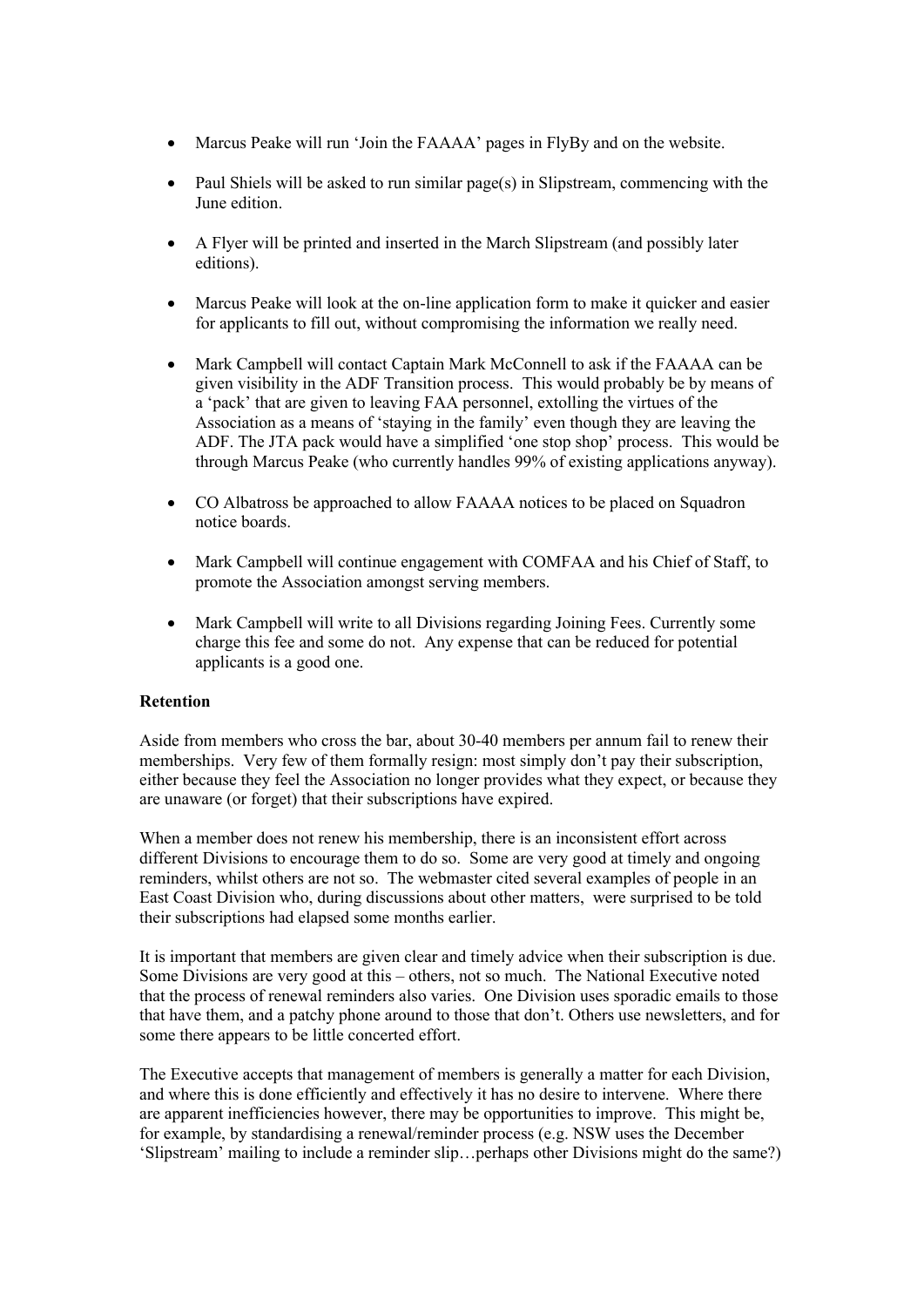#### Termination of memberships

Marcus advised the committee that the criteria for cancelling memberships in the case of nonpayment varies between Divisions. Some strike members off their mailing list if payment is not received within 90 days, whilst one in particular has retained people on its books who have not paid for over 15 months. This hardly seems fair to other members who have paid their subscriptions on time.

Whilst differences in 'termination' practices won't necessarily improve our numbers, it is nevertheless something that might be addressed to improve and standardise our processes.

#### Engagement

Feedback from members strongly suggests that many do not feel 'engaged' by the Association. Some Divisions are good at offering regular meetings, social gatherings and newsletters. Others, from their members' perspective, simply take their money each year and offer little in return in terms of engagement.

Some Divisions are very good at engagement: for example, WA and VIC Division. Others may not be as good, with patchy communications and processes.

The National Executive discussed some ideas, but no firm outcome was reached. The general feeling was that engagement was a Divisional matter (aside from publication of Slipstream and FlyBy).

#### Fees and Charges

The subject of finances and fees was also discussed in depth. Such fees essentially comprise three elements:

- Annual subscriptions, which are the mandate of each Division to set as they see fit, and which are levied on paying members on a calendar year (or pro-rata) basis. Fees vary widely from a total of \$50.00 pa to \$20.00 pa, depending on which Division members join and what 'Slipstream' format they elect to receive.
- Joining Fees, which are also the mandate of each Division and can be levied, altered or waived by them. This varies from \$15.00 pa (eg QLD, NSW, ACT, SA) to zero (TAS and WA), depending on their individual policy. Of note, however, a \$10.00 per head fee is still charged by the National Body irrespective of what any Division might choose to do regarding joining fees. (Joining Fees only apply to new people who have not previously been members of the Association).
- The 'Capitation Fee', which is essentially a levy paid by each Division to the National Body once per year. It is currently (and has been for many years) set at a figure of \$5.00 per head per annum for each member who is on the books as of June each year. Any change to the Capitation Fee process or quantum will require the agreement of the FAAAA's Federal Council.

The National Executive was very mindful of the mandate of Divisions in the above matters and would not wish to suggest changes without proper consultation. It may be possible, however, to standardise and perhaps simplify some of these fees, and certainly the processes behind them, to the benefit of all parties – for example, do away with capitation fees and cover the income by a small increase in both hard and softcopy Slipstream charges. This will be the matter of further consideration and, when firm proposals are available, consultation with every Division. This would be addressed in the letter we intend to send to Division Presidents.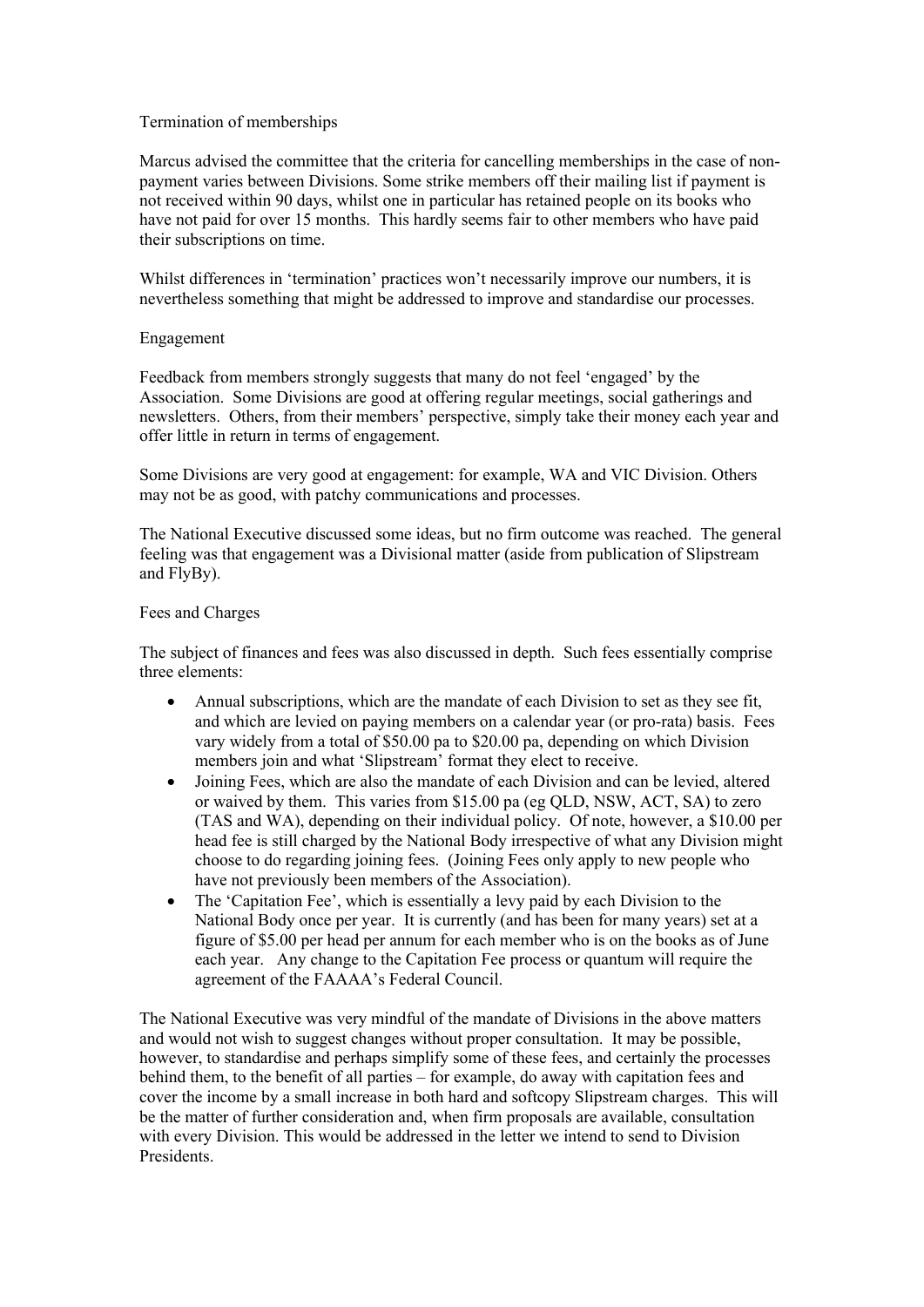#### Identity

David McKean made a particular point about 'identity': that is, a primary motivation for joining the Association is a desire to remain in the FAA 'family' of people who, like them, served in it. Maintenance of this identity is important: a sense of belonging through the provision of news about mates and events, the ability to attend gatherings of like people, and the provision of objects such as FAA caps, shirts etc. which offer identity with their past. The corollary is that if the Association doesn't offer such identity, people either won't join or will drift away.

The National Executive agreed with the sentiment of this proposal, and the associated suggestion that we ensure the Association has merchandise for sale (we do). It was also decided to send a 'free' FAAAA cap to all new applicants from now on, until stocks run out.

David also suggested publishing the names of all members so mates could contact one another. The committee was not in favour of open publication as it may breach members' rights to privacy. It noted, however, that any paid-up member can log onto our website where a list of members' names and email addresses is kept behind the firewall. It also noted that from time to time office bearers are asked for personal contact details of other members and a protocol was being followed (ie advise the member that someone is trying to contact them, and leave it to them to respond).

David's suggestions regarding regular articles in 'Slipstream' or 'FlyBy' were also discussed. Features such as regular profiles and 'Where are they now?' certainly have merit and the respective editors of each magazine will be asked to help. Similarly, his suggestion that free membership be given to graduating pilots/AvWOs/Aircrewman and Air Technical sailors was discussed, but noting it was trialled last year without any positive result, this initiative remains on hold.

Mr McKean also raised several issues regarding Welfare Officers, both National and in Divisions. This remains an ongoing issue, particularly as he (Mr McKean) has resigned from his position as National Welfare Officer since the meeting, due to ill health.

#### Decisions

The following actions were agreed in regard to the retention of members.

- a Recruiting Flyer will be inserted in the March edition of 'Slipstream';
- the National President will write to each Division raising the subject of ongoing member retention and suggesting strategies/ideas they may wish to consider to help improve this factor;
- the National Executive will consider this matter further, with a view to raising various Motions at the next Federal Council Meeting;
- renewed effort to make Divisions aware of the capabilities of the National Database and how it can assist them (eg sending out renewal reminders, newsletter mailing lists and the like);
- assuming responsibility for trying to get 'lost' members to re-join, after a set period of time (say three months);
- offering to broker a deal whereby the members of one particularly struggling Division were transferred to another. (The Division would then effectively become a 'social annex', with appropriate funding being given to enable them to perform this role);
- in its letter to Divisions, the National Executive will also promote a 'retention' strategy for the consideration of Divisions – particularly those who struggle to provide a consistent process;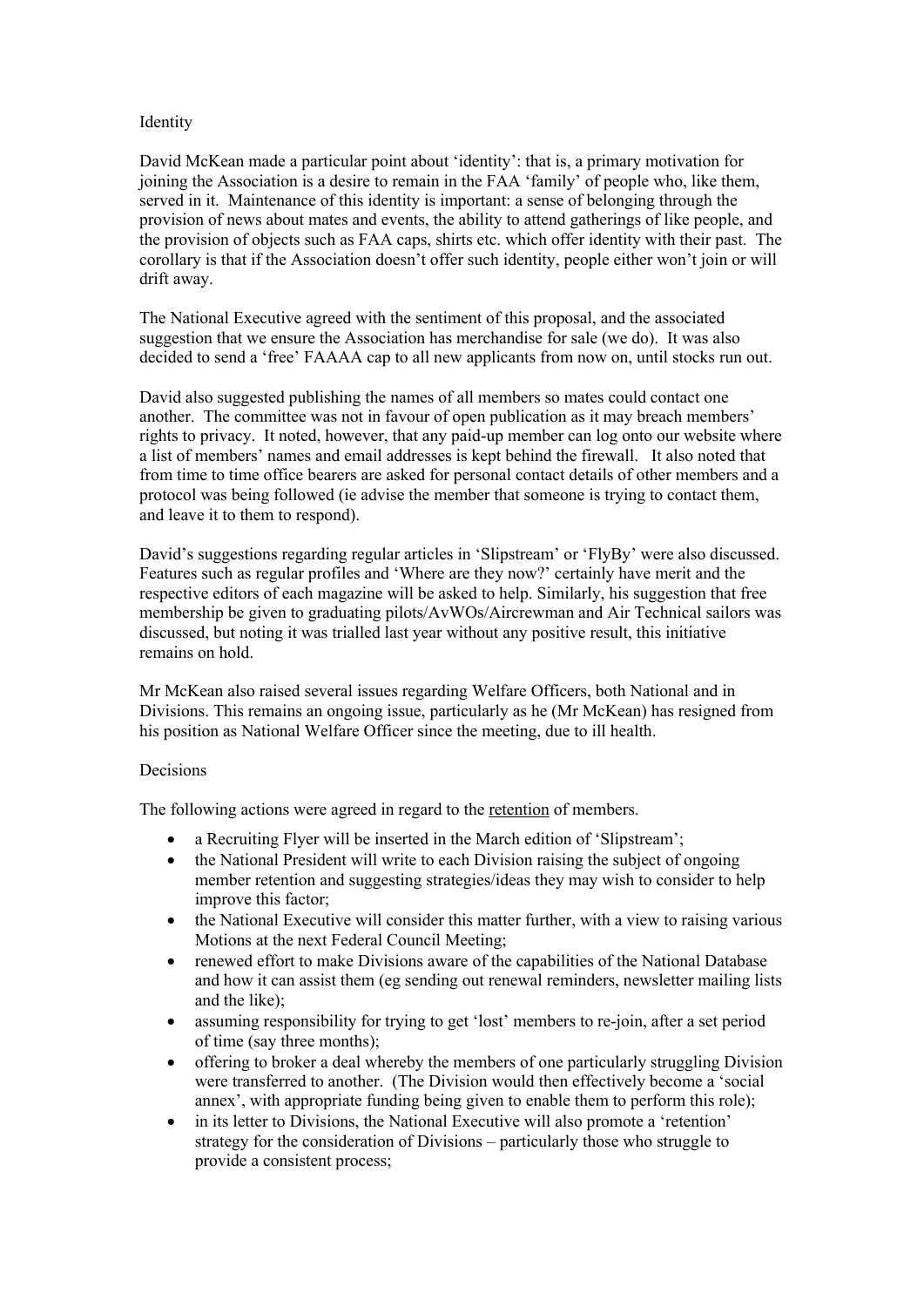• the National Secretary will send a free FAAAA cap to all new members, subject to stock.

NOTE: Post this meeting the National President directed that all Recruiting/Retention strategy initiatives as discussed here be placed on hold as a result of the restrictions imposed by the COVID-19 health crisis. The strategy will be rolled out once the crisis passes.

### **Any Other Business**

Marcus Peake tabled comments from WA Division that will appear in the next 'Slipstream', to the effect that 'FlyBy' is a threat to the continued success of Slipstream (particularly in hard copy format), and the two publications should be combined.

He suggested that a simple YES/NO survey be conducted via the next FlyBy to determine if WA Division's views are shared by the broader community. The committee agreed with this approach.

There being no further business the meeting closed at 1210 EST.

## **NEXT MEETING TBA**

**M. Campbell D. Martin President Secretary**

**02 March 2020 02 March 2020**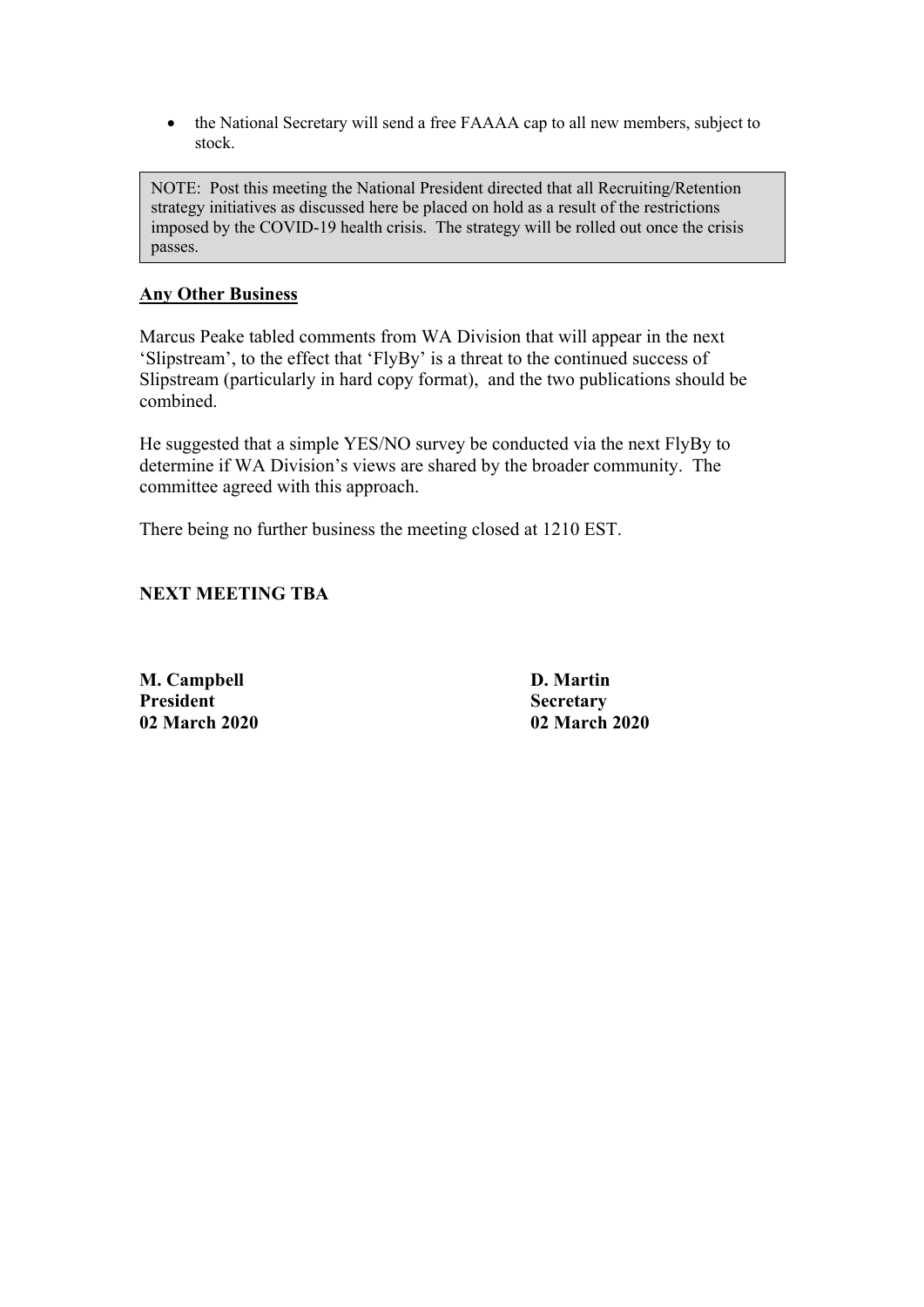# **WEBMASTER'S REPORT FOR THE NATIONAL EXECUTIVE MEETING OF 02 MARCH 2020**

- 1. Our website is now fully functioning again, after a significant problem with the Log-In function over the Christmas period. The technical crew at 'Webics', who are normally excellent, couldn't fix the fault (it was a skeleton crew for the holiday period) so they just deferred it until early January when the company returned to work. Their communication with me was not good, and I have since alerted Webics and received an apology.
- 2. Work has started on a major feature on the Sea King helicopter, which will take some time to put together.
- 3. Nothing else to report!

Marcus Peake. Webmaster

# **NATIONAL DATABASE MANAGERS REPORT 02 MARCH 2020**

## **Membership Database Activities since Last Meeting**

The period since the last National Executive in January has mainly been concernedwit updates to members financial status, as and when the various Divisions provide advice on membership renewals, updating personal details and raising new member records.

## **Membership Statistics**

As we are currently in a state of flux with the changeover to the new membership year, it is not possible to give a true picture of the current membership. However since the last meeting our total membership has declined by 7 members. We lost a total of 13 members through either resignation or cancellation due to non-payment of subscriptions and one member who passed away. This was offset by 7 new members, 4 off whom were previous members re-joining 2 of which were previous 'nonmembers" who became full members, and two brand new members.

Current membership statistics as at 24th Feb 2020 are detailed in the attached report

### **Future Activities**

The next Australian Post Sort Plan to cover the six-months from 28<sup>th</sup> Feb2020 will be downloaded and any changes will be incorporated into the membership database in time for the March Slipstream post out.

Paul Norris. FAAAA Database Manager.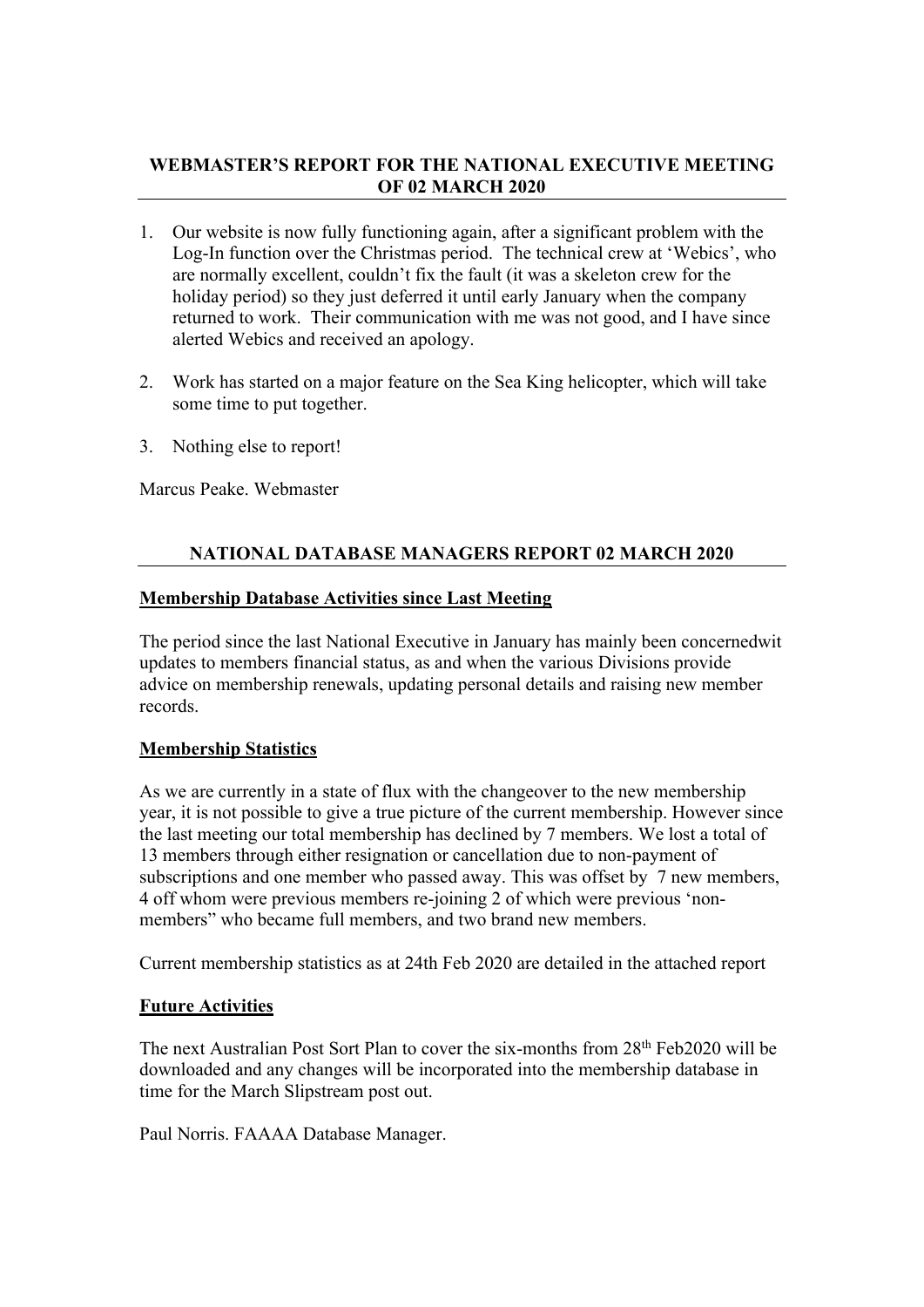**Elect Air Arm Association or Australia**<br>MONTHLY STATISTICAL REPORT for 24 February 2020

|               | 쉐         | NSW     | ACT     | š     | TAS   | Z     | УÃ                        | QLD     |              |
|---------------|-----------|---------|---------|-------|-------|-------|---------------------------|---------|--------------|
| Current       | 563       | 276     | 8       | Z     | 16    |       | 8                         | 75      | Current      |
| Expired:      | 237       | 8       | ø       | P     | e9    | R     | 20                        | \$      | Expired      |
| Pending:      | ö         | $\circ$ |         |       |       |       |                           | 0       | Pending      |
| Extinguished: | 235       | 114     | 22      | 21    |       | œ     | $\overline{\mathfrak{a}}$ | 3       | Extinguished |
| Deceased:     | ę.        | 42      |         | 12    |       |       | P                         | 18      | Deceased     |
| Associate     | R         | $\circ$ | $\circ$ | ä     |       | ł٥    | $\circ$                   | 6       | Associate    |
| Honorary      | GB)       | e       | ۰       |       |       |       |                           |         | Honorary     |
| MeTime:       |           | F       | $\circ$ |       |       | ωó    | 뎦                         |         | LifeTime     |
| Perpetual     | g         | ö       | o       |       |       |       |                           |         | Perpetua     |
| Widower.      | $\bullet$ | NIA     | ž       | S     | 兰     | 兰     | NIA                       | $\circ$ | Widower      |
| Email%        | 796%      | 73.0%   | 101.5%  | 65.6% | 68.4% | 12.2% | 84.9%                     | 87.8%   | Email%       |
| Web%          | 49.0%     | 44.8%   | 60.6%   | 48.4% | 52.6% | 41.5% | 58.1%                     | 51.9%   | Web%         |
| SS Soft%      | 30.1%     | 22.8%   | 89.7%   | 34.4% | 42.1% | 17.1% | 38.4%                     | 26.0%   | SS Soft%     |

Current: Members who are up to date financially or are Hon, Lifetime or Perpetual Members. Note that Expired Members are NOT included.<br>Expired: Members who were current but who are technically tate for payment. Excludes Ex

Pending New applicants yet to pay and be admitted to membership.

Extingulated Previous members who are no longer financial or have resigned from the FAAAA. Deceased: Previous members who have died.

Life Time: A member who has had Life Time Membership construed upon himher by a Division. Because Autre and Accounts and Conservation and Conservation and Conservation and Conserva-Associate: A member who is admitted as an Associate Member. Honorary: A member who is admitted as an Honorary Member.

Web%: The % of Current + Expired members who have registered for Web Access.